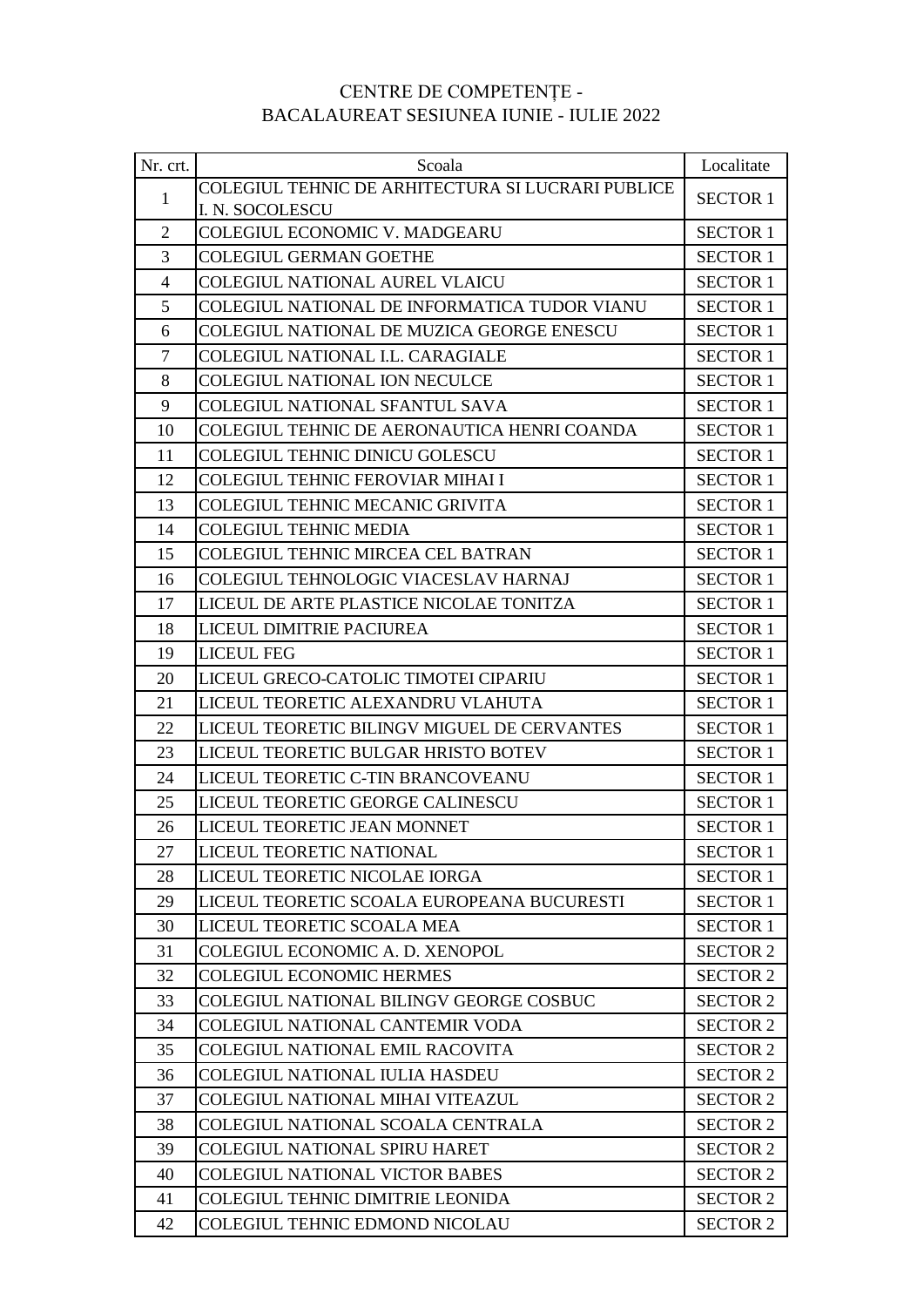| Nr. crt. | Scoala                                              | Localitate      |
|----------|-----------------------------------------------------|-----------------|
| 43       | LICEUL TEHNOLOGIC CONSTANTIN BRANCUSI               | <b>SECTOR 2</b> |
| 44       | LICEUL TEHNOLOGIC ION I.C. BRATIANU                 | <b>SECTOR 2</b> |
| 45       | LICEUL TEHNOLOGIC NIKOLA TESLA                      | <b>SECTOR 2</b> |
| 46       | LICEUL TEHNOLOGIC SFANTUL PANTELIMON                | <b>SECTOR 2</b> |
| 47       | LICEUL TEHNOLOGIC SPECIAL NR. 3                     | <b>SECTOR 2</b> |
| 48       | LICEUL TEHNOLOGIC SPECIAL REGINA ELISABETA          | <b>SECTOR 2</b> |
| 49       | LICEUL TEORETIC ADY ENDRE                           | <b>SECTOR 2</b> |
| 50       | LICEUL TEORETIC BILINGV ITA WEGMAN                  | <b>SECTOR 2</b> |
| 51       | LICEUL TEORETIC C.A. ROSETTI                        | <b>SECTOR 2</b> |
| 52       | LICEUL TEORETIC LUCIAN BLAGA                        | <b>SECTOR 2</b> |
| 53       | LICEUL TEORETIC MIHAIL SADOVEANU                    | <b>SECTOR 2</b> |
| 54       | LICEUL TEORETIC NEW GENERATION SCHOOL               | <b>SECTOR 2</b> |
| 55       | LICEUL TEORETIC TRAIAN                              | <b>SECTOR 2</b> |
| 56       | LICEUL TEORETIC WALDORF                             | <b>SECTOR 2</b> |
| 57       | <b>COLEGIUL NATIONAL MATEI BASARAB</b>              | <b>SECTOR 3</b> |
| 58       | <b>COLEGIUL TEHNIC ANGHEL SALIGNY</b>               | <b>SECTOR 3</b> |
| 59       | COLEGIUL TEHNIC COSTIN D. NENITESCU                 | <b>SECTOR 3</b> |
| 60       | <b>COLEGIUL TEHNIC MIHAI BRAVU</b>                  | <b>SECTOR 3</b> |
| 61       | COMPLEXUL EDUCATIONAL LAUDE-REUT                    | <b>SECTOR 3</b> |
| 62       | LICEUL TEHNOLOGIC DRAGOMIR HURMUZESCU               | <b>SECTOR 3</b> |
| 63       | LICEUL TEHNOLOGIC ELIE RADU                         | <b>SECTOR 3</b> |
| 64       | LICEUL TEHNOLOGIC THEODOR PALLADY                   | <b>SECTOR 3</b> |
| 65       | LICEUL TEORETIC ALEXANDRU IOAN CUZA                 | <b>SECTOR 3</b> |
| 66       | LICEUL TEORETIC BENJAMIN FRANKLIN                   | <b>SECTOR 3</b> |
| 67       | LICEUL TEORETIC DANTE ALIGHIERI                     | <b>SECTOR 3</b> |
| 68       | LICEUL TEORETIC DECEBAL                             | <b>SECTOR 3</b> |
| 69       | LICEUL TEORETIC HYPERION                            | <b>SECTOR 3</b> |
| 70       | LICEUL TEORETIC INTERNATIONAL DE INFORMATICA        | <b>SECTOR 3</b> |
| 71       | LICEUL TEORETIC NICHITA STANESCU                    | <b>SECTOR 3</b> |
| 72       | SCOALA SUPERIOARA COMERCIALA<br>NICOLAE KRETZULESCU | <b>SECTOR 3</b> |
| 73       | <b>COLEGIUL NATIONAL DE ARTE DINU LIPATTI</b>       | <b>SECTOR 4</b> |
| 74       | COLEGIUL NATIONAL GHEORGHE SINCAI                   | <b>SECTOR 4</b> |
| 75       | <b>COLEGIUL NATIONAL ION CREANGA</b>                | <b>SECTOR 4</b> |
| 76       | COLEGIUL NATIONAL MIHAI EMINESCU                    | <b>SECTOR 4</b> |
| 77       | COLEGIUL NATIONAL OCTAV ONICESCU                    | <b>SECTOR 4</b> |
| 78       | COLEGIUL ROMANO-CATOLIC SFANTUL IOSIF               | <b>SECTOR 4</b> |
| 79       | LICEUL DE COREGRAFIE FLORIA CAPSALI                 | <b>SECTOR 4</b> |
| 80       | LICEUL TEHNOLOGIC DACIA                             | <b>SECTOR 4</b> |
| 81       | LICEUL TEHNOLOGIC DE METROLOGIE TRAIAN VUIA         | <b>SECTOR 4</b> |
| 82       | LICEUL TEHNOLOGIC MIRCEA VULCANESCU                 | <b>SECTOR 4</b> |
| 83       | LICEUL TEOLOGIC ADVENTIST STEFAN DEMETRESCU         | <b>SECTOR 4</b> |
| 84       | LICEUL TEOLOGIC PENTICOSTAL EMANUEL                 | <b>SECTOR 4</b> |
| 85       | SEMINARUL TEOLOGIC ORTODOX                          | <b>SECTOR 4</b> |
| 86       | <b>COLEGIUL ECONOMIC VIILOR</b>                     | <b>SECTOR 5</b> |
| 87       | COLEGIUL NATIONAL GHEORGHE LAZAR                    | <b>SECTOR 5</b> |